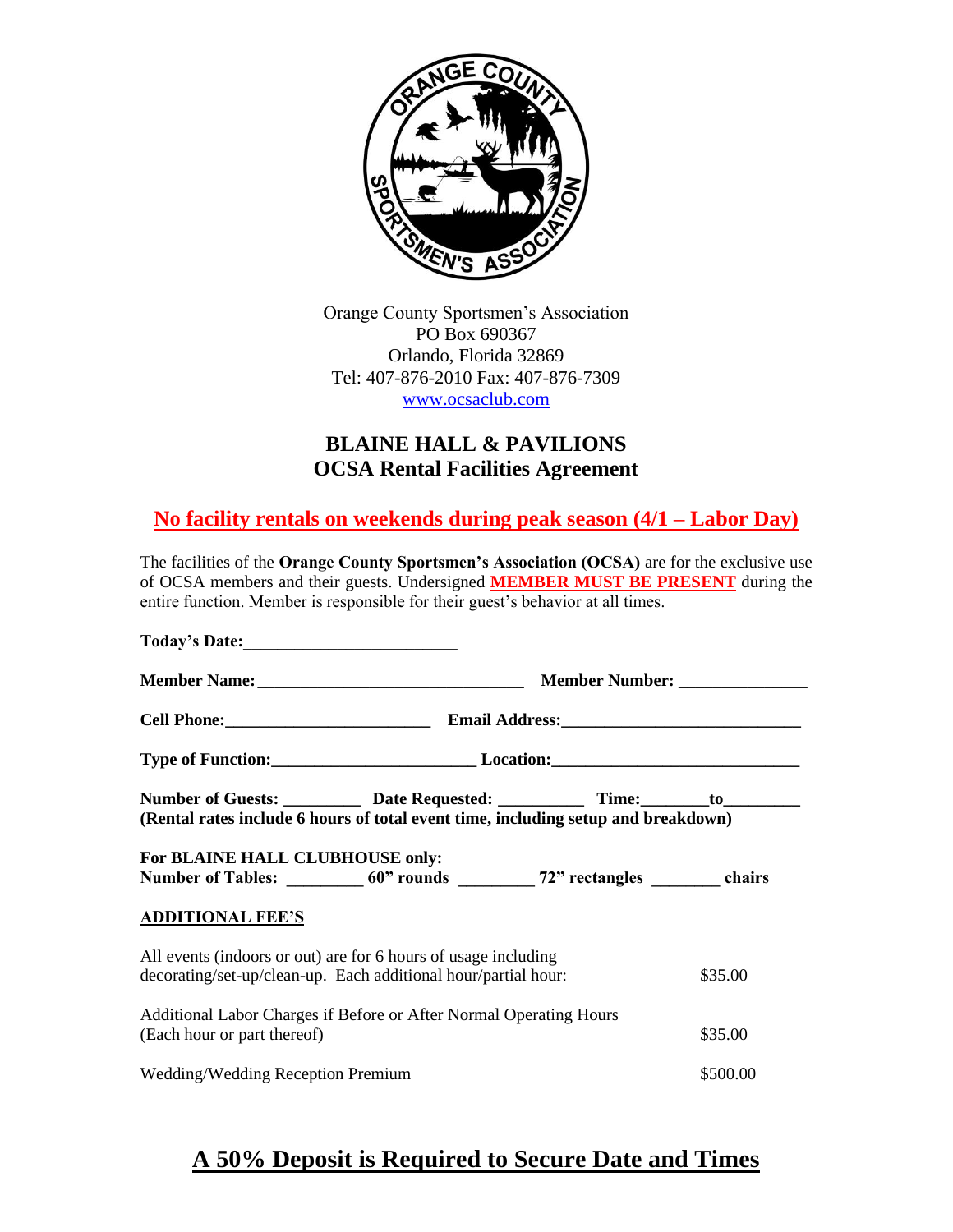|                             | <b>Blaine Hall</b>  |  |
|-----------------------------|---------------------|--|
| Maximum Capacity 100 people |                     |  |
| # of People                 | <b>Rental Rates</b> |  |
| $1 - 50$                    | \$300.00            |  |
| 51-100                      | \$600.00            |  |

| <b>Front Porch</b>         |                     |                     |
|----------------------------|---------------------|---------------------|
| Maximum Capacity 70 people |                     |                     |
| # of People                | <b>Rental Rates</b> |                     |
| $1 - 35$                   | \$100.00            | $\frac{1}{2}$ Porch |
| 36-70                      | \$200.00            | <b>Full Porch</b>   |

| Pavilion 1 or 3             |                     |                        |
|-----------------------------|---------------------|------------------------|
| Maximum Capacity 150 people |                     |                        |
| # of People                 | <b>Rental Rates</b> |                        |
| $1 - 50$                    | \$100.00            | $\frac{1}{2}$ Pavilion |
| 51-100                      | \$200.00            | <b>Full Pavilion</b>   |
| 101-150                     | \$300.00            | <b>Full Pavilion</b>   |

| <b>Pavilion 2</b> |                            |  |
|-------------------|----------------------------|--|
|                   | Maximum Capacity 35 people |  |
| # of People       | <b>Rental Rates</b>        |  |
| 1-35              | \$100.00                   |  |

## **Board Room and Kitchen**

Maximum Capacity 16 people This space may be rented at \$250.00 and includes a timeframe of 8AM-5PM.

**You will be assessed the following for staying past the contracted end time:**

- **1. \$100 for every hour or partial hour past end time on contract 2. \$35 for every hour or partial hour for labor charges**
- **3. A violation will be issued and could result in the loss of membership**

**NOTE: No one can be on the property after 11PM**

**No glitter, confetti, water balloons, paint or chalk are allowed. A \$300 charge will be assessed if this rule is not followed.**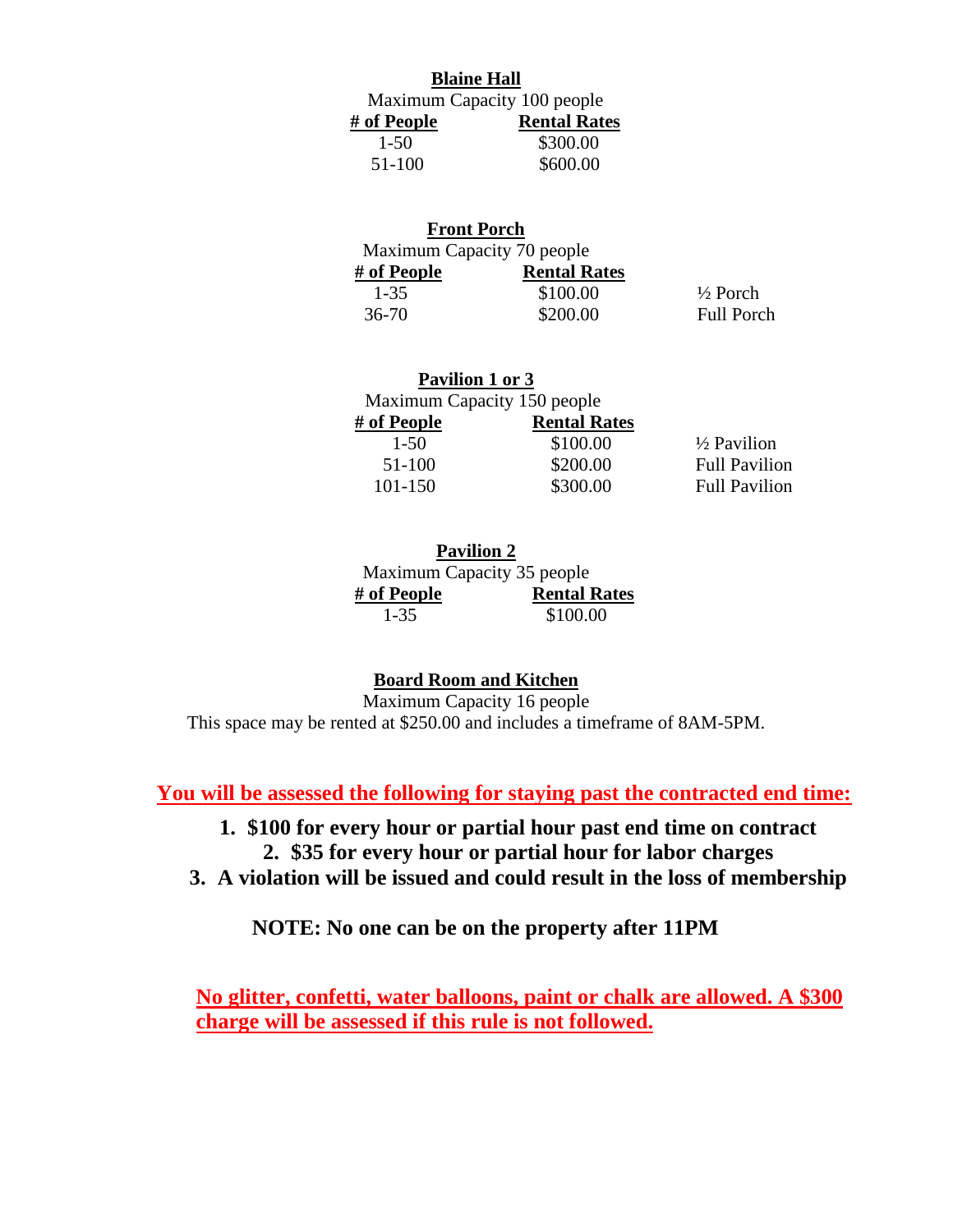# **Estimated Costs**

| Event Charge (rental rates include 6 hours, including setup & breakdown) |  |
|--------------------------------------------------------------------------|--|
| Additional Event/Meeting Hours (\$35 per hr/partial hr over 6 hours)     |  |
| Additional Labor Hours (\$35 per hr/partial hr past closing time)        |  |
| <b>Wedding/Wedding Reception Premium (\$500)</b>                         |  |
| Total                                                                    |  |
| 50% DEPOSIT                                                              |  |
| <u>Total due 14 days prior to event</u>                                  |  |

#### **Event date is not reserved until required deposit and signed contract are received**

#### **RESERVATION DATE**

**Event date is not reserved until required deposit and signed contract are received.** 

#### **CANCELLATION POLICY**

All cancellations are to be made at least 60 days prior to the event. All cancellations must be in writing. No refunds will be issued for events cancelled within 60 days of the event.

## **OCSA RULES AND REGULATIONS**

This Agreement also notes that the general Rules and Regulations of the Orange County Sportsmen's Association are incorporated into this agreement. The Undersigned Member/Spouse acknowledges that they have read the OCSA Rules and Regulations and Guest Policies, and agree to all terms and conditions of these Rules, Regulations and Guest Policies and all additional conditions as stated in this agreement. **The Member MUST arrive prior to the arrival of any guest and MUST stay until the last guest leaves the property. The Member will be held responsible for all guests and must ensure all guests understand and follow the OCSA rules and policies.**

#### **SPECIAL CONDITIONS**

By policy, member only parking is permitted on the grounds at 9012 & 9020 Kilgore Road. All guest parking is to be in the OCSA guest parking area across the street (if event is held during normal operating hours). OCSA staff may allow for reasonable exceptions to the guest parking policy based on club traffic/usage. OCSA staff decisions, in this regard, must be considered final.

## **BUILDINGS & GROUNDS NON-EXCLUSIVITY**

As the club and the facilities are open to all members during normal operating hours, OCSA cannot guarantee that an event will not be interrupted by member activities or that you will have exclusive use of any OCSA area.

## **DECORATIONS**

All decorations must be a free standing style. No thumb tacks, nails, push pins, staples or tape may be used on furniture, windows, doors, walls, fireplace, beams, ceiling fans, etc. **No open flame candles are allowed**. Decorations must be limited and/or unobtrusive to the general membership and must be properly disposed of after use. **No glitter, confetti, water balloons, paint or chalk are allowed. A \$300 charge will be assessed if this rule is not followed.**

## **SET UP / BREAK DOWN / CLEAN UP / TRASH REMOVAL**

Except where services are provided by OCSA, the member is responsible for set up, break down and general clean up after usage. The facilities must be left "broom clean". The setup, break down, and clean up must be accomplished during the allotted rental time. Any extra tables,